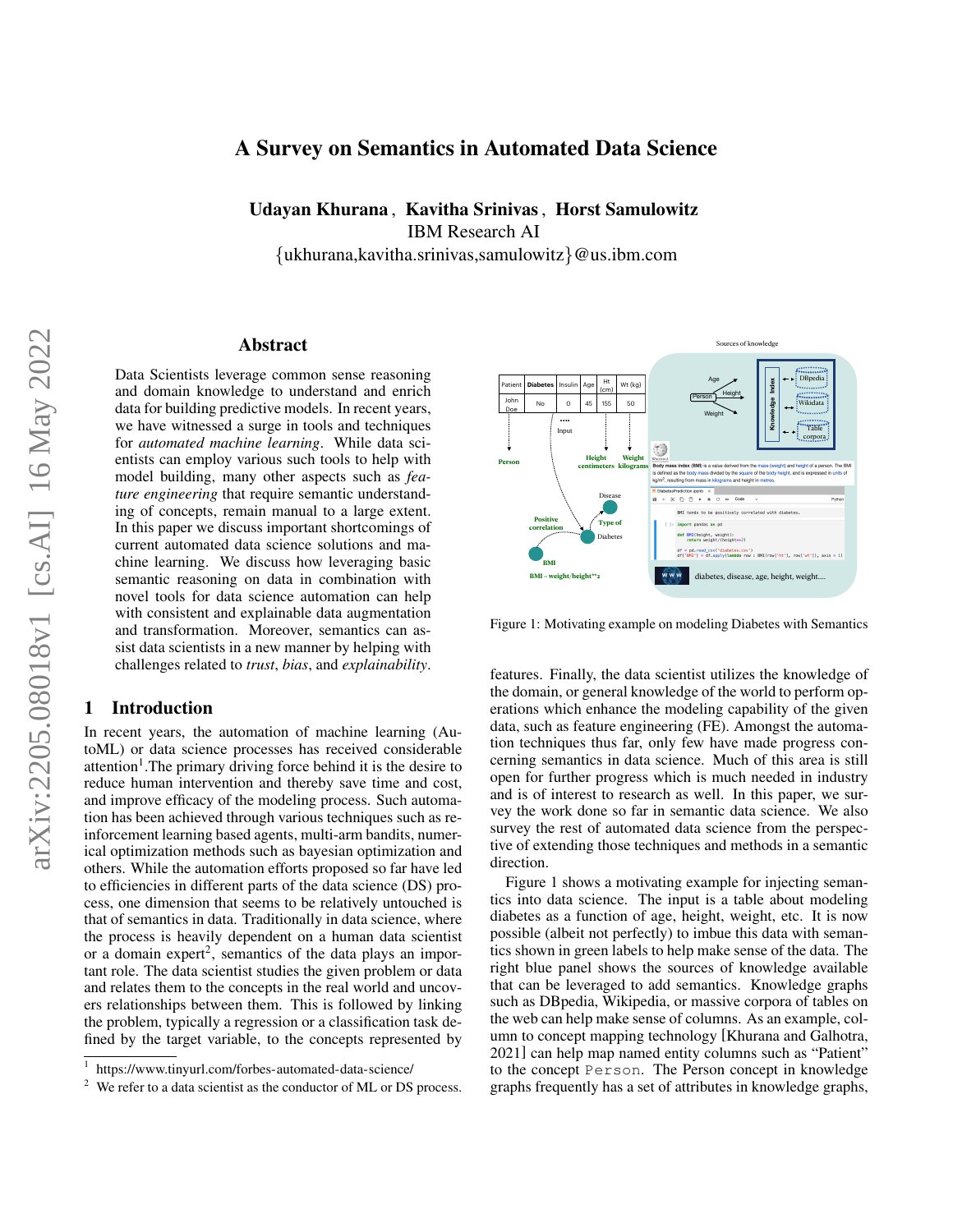which can be exploited to match "Ht" to Height, using approaches for column to property matching. Units can be approximated by signatures on various attribute distributions in knowledge graphs. In addition to knowledge graphs, there is a wealth of information buried in unstructured sources such as Wikipedia, text cells of data science notebooks and code. Mining techniques on these can be used on these corpora to automatically create features for the data science problem at hand. As an example, the formula for calculating BMI can be mined from both code and text in Wikipedia, and BMI can be used as an semantics-based feature to improve diabetes prediction. Furthermore, formulae mined from notebooks can either allow for the extraction of expressions for feature engineering, or provide hints on when such augmentation is likely to produce a meaningful signal, for instance, if the expression appears often across notebooks working with similar data.

Feature engineering is central to any successful model building task. It is the process of altering the feature space representation to better suit model fitting or predictability of the target variable [\[Khurana, 2018\]](#page-7-0). It is also a step that heavily involves semantics. One example is illustrated in the BMI derivation in Figure [1,](#page-0-2) where we outline how an automation of this process can work via Wikipedia. To show the generalizability of using semantics for feature engineering, we add two more examples drawn from different domains. First, consider an example of loan approval prediction from Kag-gle<sup>[3](#page-1-0)</sup> where the goal is to predict whether a given loan application will be approved or not. Amongst the provided attributes are the loan amount, the gender of the applicant, marital status, education, applicant income, co-applicant income and others. A data scientist knowledgeable about the domain of loans would arrive at  $\frac{application}{local\_domain}$ as one of the predictors. Performing this step of feature engineering requires various levels of semantic operations. This includes primarily mapping given columns to real-world concepts; then, finding relationships between these feature concepts; finally, finding which relationships make sense with respect to the target concept and so on.

Our second example is drawn from Kaggle datasets on COVID[4](#page-1-1) . A common ratio that is used for modeling the disease is the case fatality rate (CFR). CFR is a formula relating the number of deaths to confirmed cases such that  $\text{CFR}\% = \frac{\text{Number of deaths from disease}}{\text{Number of confirmed cases of disease}} \times 100.$  Such formulas can be found in both code manipulating COVID notebooks as well as in Wikipedia, and again can be used to create new features for model building.

In addition to feature engineering, other aspects of machine learning (ML) and data science are also dependent on semantic interpretation of data and models. For example, model explainability is based in part on interpretation of concepts in the data and the meaning of operations performed on them. In order to ensure fairness through de-biasing, we require recognition of traditional points of bias [\[Mehrabi](#page-7-1) *et al.*, [2021a\]](#page-7-1) and ensuring the same are not repeated in the future. In order to automate this process, semantic concept recognition would be central to any meaningful system that identifies

<span id="page-1-0"></span>3 <https://www.tinyurl.com/yonatanrabinovich-loan>

and removes it. Similarly, enforcing business rules through symbolic-AI<sup>[5](#page-1-2)</sup> and semantics enhances the case for semantically driven automated data science. In addition, initial work has targeted understanding hyper-parameters and extraction of constraints in applying them [\[Baudart](#page-5-0) *et al.*, 2020], as well as use of semantics for data cleansing [Wang *et al.*[, 2014\]](#page-7-2).

In this paper, we first survey automated machine learning at a high level (Section [2\)](#page-1-3). We then focus our attention on automated feature engineering (Section [3\)](#page-2-0) with the popular nonsemantic work and the recent developments in semanticsoriented feature engineering. We conclude that section by suggesting our vision for introducing a greater level of semantics to the popular feature engineering techniques. Then, we talk about relevant works in semantic understanding and annotation of data (Section [4\)](#page-3-0), code (Section [5.1\)](#page-4-0) and text (Section [5.2\)](#page-4-1) understanding respectively, as the means of building infrastructure for semantics-oriented data science. We conclude with extending these ideas for trust, bias and explainability in machine learning from a semantic dimension (Section [6\)](#page-4-2).

## <span id="page-1-3"></span>2 Overview of Automated Data Science

In existing work on AutoML, Auto-sklearn [\[Feurer](#page-6-1) *et al.*, [2015\]](#page-6-1) and Auto-WEKA [\[Kotthoff](#page-7-3) *et al.*, 2017] use sequential parameter optimization based on Bayesian Optimization to determine effective predictive modeling pipelines by combining data pre-processors, transformers and estimators. Both variants are based on the general purpose algorithm configuration framework SMAC [Hutter *et al.*[, 2011\]](#page-6-2) to find optimal machine learning pipelines. In order to apply SMAC, the problem of determining the appropriate ML approach is cast into a configuration problem where the selection of the algorithm itself is modeled as a configuration. Auto-sklearn also supports warm-starting configuration search by trying to generalize configuration settings across data sets based on historic performance information. It also constructs an ensemble of classifiers instead of a single classifier. It uses ensemble selection from [\[Caruana](#page-6-3) *et al.*, 2004] which is a greedy algorithm that starting from an empty set of models incrementally adds a model to the working set in each step if it results in maximizing the improvement of predictive performance of the ensemble.

Another approach for automated ML is based on genetic algorithms [\[Olson and Moore, 2016\]](#page-7-4). While it does not create ensembles, it could compose them based on derived models as the authors point out. More interestingly, the approach presented in [\[Bhowan](#page-6-4) *et al.*, 2013] uses multi-objective genetic programming to evolve a set of accurate and diverse models via biasing the fitness function accordingly. APRL [\[Khu](#page-7-5)[rana and Samulowitz, 2020\]](#page-7-5) is based on an agent through reinforcement learning that uses a reward function related to model accuracy through ensemble generalization error. It mimics the trial and error approach of a data scientist.

While the above works focus on solving the entire AutoML problem as one, there are also a variety of methods and techniques have been proposed to automate different parts of

<span id="page-1-1"></span><sup>4</sup> <https://www.kaggle.com/imdevskp/corona-virus-report>

<span id="page-1-2"></span><sup>5</sup> <https://tinyurl.com/inrule-business-rules-ml>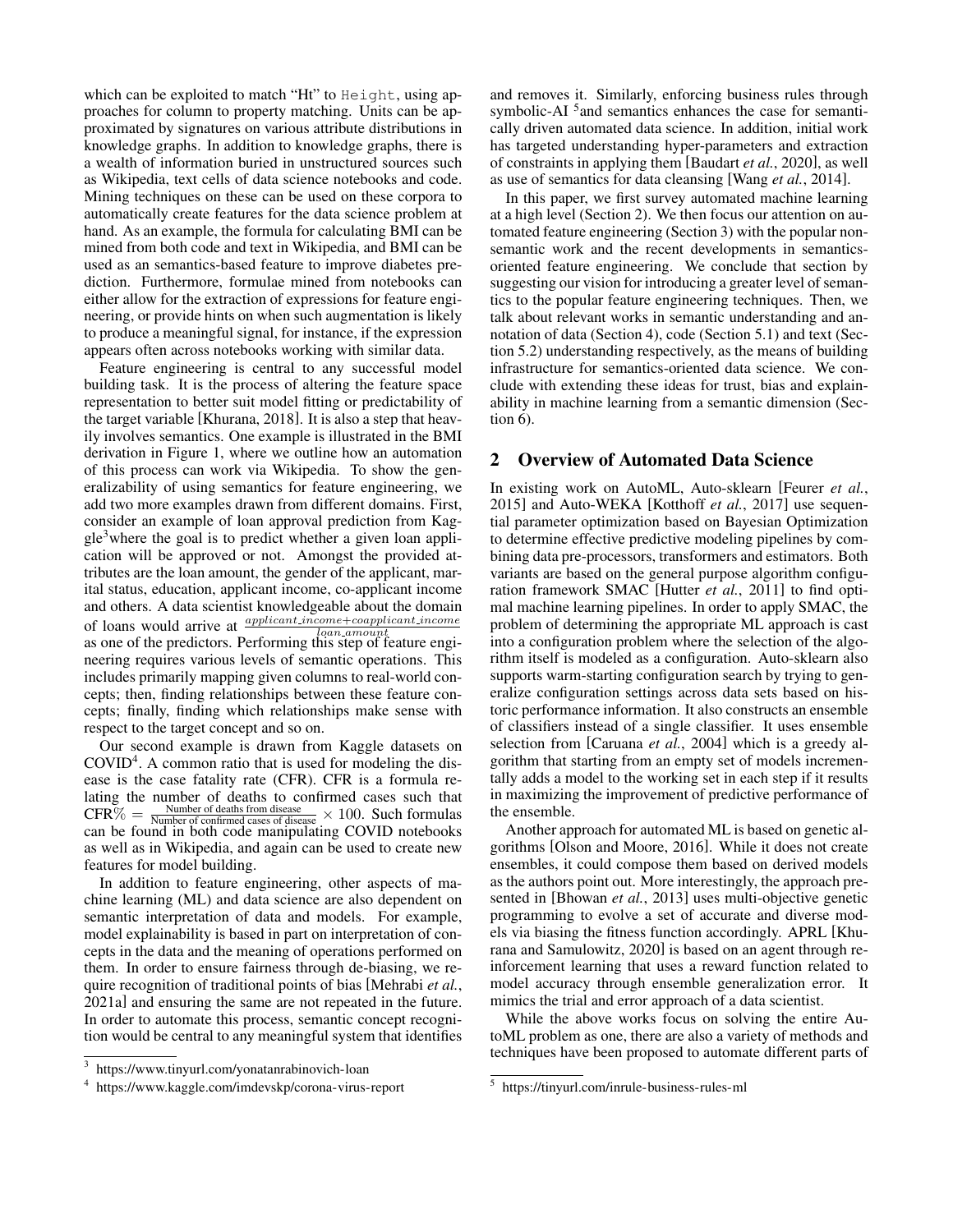the process. Some examples are hyper-parameter configuration [\[Yang and Shami, 2020\]](#page-7-6), feature engineering [\[Khu](#page-7-0)[rana, 2018\]](#page-7-0), model selection [\[Sabharwal](#page-7-7) *et al.*, 2016] and data cleaning [\[Krishnan and Wu, 2019\]](#page-7-8). A recent survey by Zoller et al. [Zöller and Huber, 2021] lists various techniques for different components of the machine learning cycle. Similarly, vast amount of work exists in automated ML for neural networks also leveraging approaches from optimization, reinforcement learning, and genetic algorithms [He *et al.*[, 2021\]](#page-6-5).

While we focus mostly on the impact of semantics on automated data engineering and understanding, it can also be leveraged as part of the AutoML optimization itself. For instance, within hyper-parameter optimization, we may analyze code and Python DocStrings to not only determine available hyper-parameter settings automatically [\[Baudart](#page-5-0) *et al.*, 2020], but also to extract constraints on hyper-parameter configurations such as mutually exclusive settings. This at least reduces the search space to valid choices automatically. At the pipeline configuration level, one can observe patterns in existing code such as PCA being nearly always preceeded by normalization and not the other way around and use them for instance as a way to prioritize specific pipelines in the automated pipeline exploration.

## <span id="page-2-0"></span>3 Automated Feature Engineering

In this section we delve deeper on automations in feature engineering (AutoFE). We first capture the work that ignores semantics of the data and discuss how there is a missed opportunity in incorporating semantics. Next, we talk about some recent research that is based on semantics. Finally, we present our ideas with suggestions to extend various semantic-oblivious approaches with semantics.

#### <span id="page-2-1"></span>3.1 Semantics Oblivious Approaches

There is a diverse set of approaches towards automated feature engineering which are summarized below. FI-CUS [\[Markovitch and Rosenstein, 2002\]](#page-7-9) performs a beam search over the space of possible features, constructing new features by applying constructor functions. It is guided by heuristic measures based on information gain in a decision tree. Data Science Machine by [\[Kanter and Veeramacha](#page-6-6)[neni, 2015\]](#page-6-6) applies all transformations on all features at once (but no sequence of transformations), then performing feature selection and model hyper-parameter optimization over the augmented dataset. FEADIS [\[Dor and Reich,](#page-6-7) [2012\]](#page-6-7) works through a combination of random feature generation and feature selection. ExploreKit [Katz *et al.*[, 2016\]](#page-6-8) expands the feature space explicitly, one feature at a time. It employs learning to rank the newly constructed features and evaluating the most promising ones. LFE [\[Nargesian](#page-7-10) *et al.*[, 2017\]](#page-7-10) directly predicts the most useful transformation per feature based on learning effectiveness of transforms on sketched representations of historical data through a perceptron. The approach introduced in [Fusi *et al.*[, 2018\]](#page-6-9) is fully focused on leveraging historical information using a recommender system. The approach is very effective in determining a pipeline while being limited by only being able to select from a fixed set of pre-existing pipelines. More recent and initial work [Drori *et al.*[, 2018\]](#page-6-10) inspired by AlphaGo Zero [\[Silver et al., 2017\]](#page-7-11) models pipeline generation as a single-player game and builds pipelines iteratively by selecting among a set of actions which are insertion, deletion, replacement of pipeline parts. Cognito [\[Khurana](#page-7-12) *et al.*, 2018; [Khurana](#page-7-13) *et al.*, 2016] use reinforcement learning to optimize feature transformation through an agent.

#### 3.2 Missed Opportunities due to lack of Semantics in Automated Feature Engineering

The state-of-the-art feature engineering systems mentioned above rely on trial and error for generating new features through transformation functions on the provided features. They try to maximize accuracy but are oblivious of the actual semantics of the data and transformation functions. This has several drawbacks. Firstly, they can not utilize external knowledge to perform specific transformations on data which might be very difficult to stumble upon using generalized exploration techniques. For example, BMI (Figure [1\)](#page-0-2) is a complex formula which any of these techniques will take a very long time and number of trials before discovering. Secondly, they could violate physical laws such as addition of height and weight, which would be a valid exploration option in these methods but through worldly knowledge, we know that it does not physically make sense and should be avoided. Third, these methods do not have the capability of bringing additional data not provided in the problem but available externally and help improve the modeling capacity. Existence of abundance of knowledge in the form of knowledge bases, digital books, wikipedia, blogs and so on is a missed opportunity for automated feature engineering.

## 3.3 Semantic Approaches

There is recent work on enhancing a given dataset with new columns that help make more accurate predictive models. Friedman et al. [\[Friedman and Markovitch, 2018\]](#page-6-11) and Galhotra et al. [\[Galhotra](#page-6-12) *et al.*, 2019] recursively generate new features using a knowledge base for text classification and web tables, respectively. FeGeLOD [Paulheim and Fümkranz, [2012\]](#page-7-14) extracts features from Linked Open Data via queries. These approaches, however, fail to thoroughly explore the available information from multiple data sources. S3D [\[Gal](#page-6-13)[hotra and Khurana, 2020\]](#page-6-13) is able to bring in data from multiple sources such as webtables and multiple knowledge graphs but adds new columns irrespective of the target variable. Semantic Feature Discovery [\[Srinivas](#page-7-15) *et al.*, 2022] uses formulae from a historical repository of data science code files and notebooks by linking concepts in a given data problem with those in the historical code. By reusing these formulae, it generates potentially useful new features. While these approaches are promising, their impact is bounded due to the limited availability and richness of knowledge bases, and the quality of underlying concept matching algorithms. However, we expect that to improve over time.

#### 3.4 Proposal for Utilizing Semantics in AutoFE

[\[Cherrier](#page-6-14) *et al.*, 2019] use a genetic programming formulation for feature construction, but with constraints in the domain of physics. Examples of constraints are – energy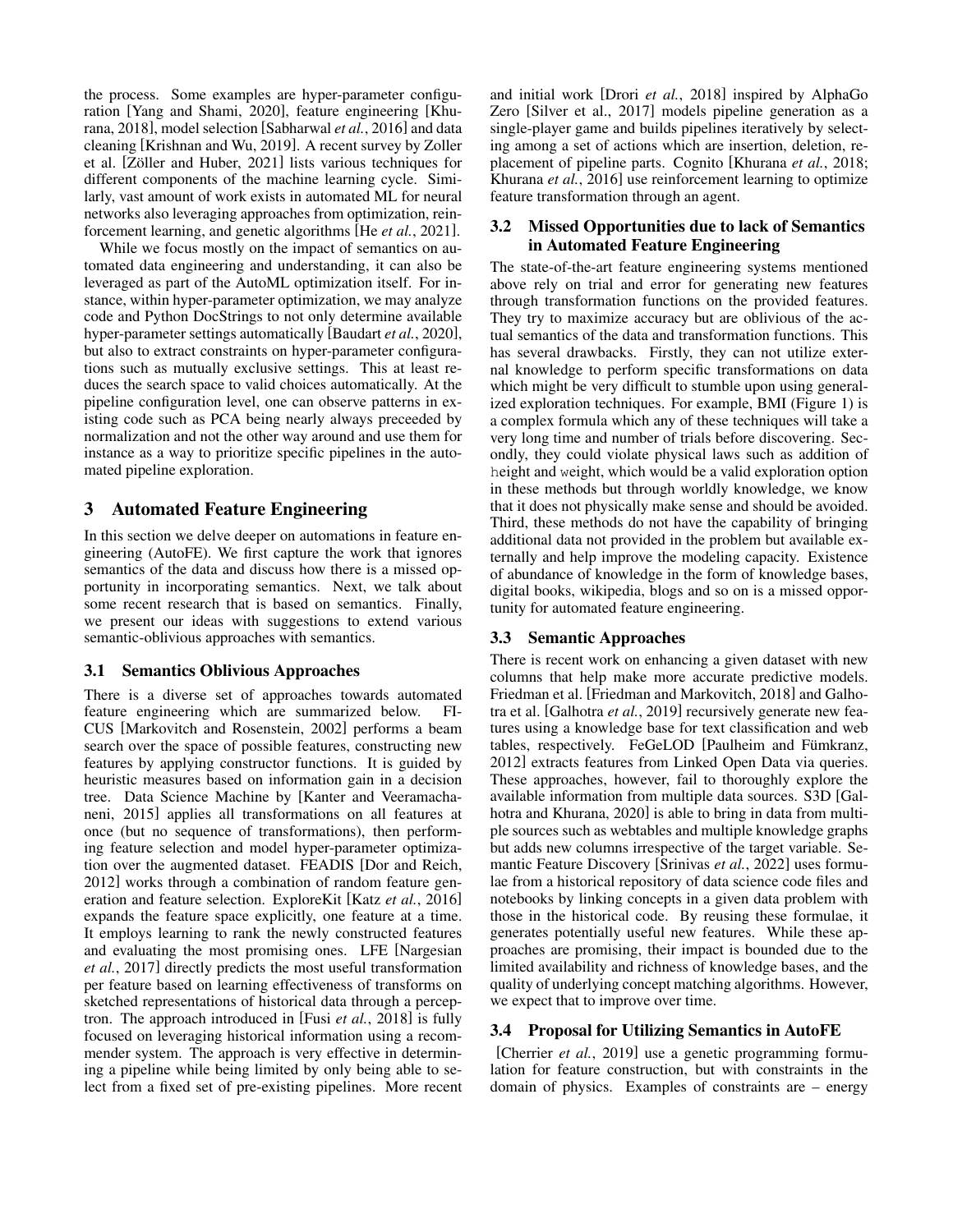and dimension can not be added as it does not make sense physically, and performing square after square root does not make much sense either, and so on. We argue a generalization of this approach on top of existing non-semantic approaches can significantly benefit latter's efficacy. Whether it is feature engineering through genetic programming as advised by [\[Cherrier](#page-6-14) *et al.*, 2019] or through other optimization methods described in Section [3.1](#page-2-1) such as Cognito [\[Khurana](#page-7-12) *et al.*[, 2018\]](#page-7-12), DSM [\[Kanter and Veeramachaneni, 2015\]](#page-6-6), ExploreKit [Katz *et al.*[, 2016\]](#page-6-8) or even metalearning approach such as LFE [\[Nargesian](#page-7-10) *et al.*, 2017], by identifying semantic types and enforcing certain constraints (some of which one can argue are global, whereas some specific to the problem) that can be expressed in an appropriate grammar are beneficial. Any of these methods can be restricted in their (nonbeneficial) operations by simply checking for semantics or constraint consistency. This would require a common grammar to represent such constraints and an effective engine to enforce them. It might of interest for researchers in this area to develop a language that is expressive enough to capture constraints from various domains but simple enough to specify them easily or translate existing business or scientific rules to the new language.

## <span id="page-3-0"></span>4 Understanding the semantics of data

There is now a wealth of research in understanding the semantics of data, which is a crucial first step for semantic data science. Broadly, the research in this area can be categorized into: (a) *table understanding*, which is to map cell values, columns, and indeed entire tables into a well defined set of concepts drawn from ontologies or knowledge graphs; (b) *inter-table data discovery*, which discovers for instance, other tables that can be joined or unioned based on a larger index of tables. We describe the two separately below.

## 4.1 Table Understanding

Table understanding helps with explainability, trust, bias and feature engineering aspects of data science because it helps pick more suitable features overall to build models. Here we cover a sample of the literature on table understanding to show that while challenging, tabular data understanding is possible.

#### Knowledge graph based approaches

Most approaches to table understanding assume the existence of one or more knowledge graphs or ontologies that define the universe of concepts to understand tabular cells or columns. Columns that contain largely numeric values, dates, social security numbers, etc., are unlikely to appear in knowledge graphs, and are often called L columns. For columns that contain strings which may potentially map to entities (called NE-columns), tabular understanding is broken into cell entity annotation (CEA), column type annotation (CTA), and column property annotation (CPA), with CEA often being used by many systems to help CTA and CPA. An additional task considered by many systems is the detection of the subject column (S) which identifies the core entity column, with other columns in the table representing properties of the core entity. Numerous systems now target these tasks, spurred by the presence of a challenge for these tasks [Jiménez-Ruiz *et al.*[, 2020\]](#page-6-15), with the base knowledge graph being DBpedia or Wikidata. Example systems that perform one or more of these NE tasks include MantisTable [\[Cremaschi](#page-6-16) *et al.*, 2020], ColNet [Chen *et al.*[, 2019\]](#page-6-17), TableMiner+ [\[Ramnandan](#page-7-16) *et al.*, [2015\]](#page-7-16), and Sherlock [\[Hulsebos et al., 2019\]](#page-6-18). Most of these systems are based on neural network based meta-learning on embeddings of column vectors. These approaches are powerful in some cases when plenty of good training examples are available. However, in many cases they do not scale well over the number of column concepts, and particularly on numerical data and in cases where training data is scarce or noisy.  $C<sup>2</sup>$ [\[Khurana and Galhotra, 2021\]](#page-6-0) presents a maximum likelihood ensemble approach over multiple sources of data such as knowledge bases and noisy webtables and is more scalable in the number of concepts. Some systems, such as Memei [\[Takeoka](#page-7-17) *et al.*, 2019] jointly train on the CTA task along with column-column relationships to be able to annotate L columns.

While the approaches and tasks performed vary across systems (e.g., supervised or semi-supervised), in almost all cases, the matching of columns to knowledge graphs is challenging enough for realistic tables. At best, it provides limited support for entirely automated semantic feature engineering. This is in part due to at least two key limitations of the knowledge based approach: (a) Recall of knowledge bases is severely limited. In one estimate, only 3% of the tables contained in the 3.5 billion HTML pages of the Common Crawl Web Corpus can be matched to DBpedia [Ritze *et al.*[, 2016\]](#page-7-18). (b) The approach is especially challenging for L columns, unless the S column detection is perfect and the column heading maps to a knowledge graph property using CPA. Knowledge agnostic techniques reviewed next circumvent some of the limitations of knowledge graph based approaches for poor recall.

#### Knowledge graph agnostic approaches

Knowledge graph agnostic approaches use large corpora of publicly available tables as knowledge, with schema matching techniques being used to map to tables and columns across the corpus. The challenge here is how to scale this computation to millions of annotations, to perform what is often termed in the literature as holistic schema matching. Various approaches have been taken to this problem including a binary integration strategy that matches iteratively to create a single vocabulary [Batini *et al.*[, 1986\]](#page-5-1), or vectorizing column values and using techniques such as locality sensitive hashing (LSH) to minimize the number of pairwise comparisons ([Duan *et al.*[, 2012\]](#page-6-19)), amongst others.

More recently, there has been an attempt to vectorize tables from large corpora. Inspired by work in language models such as BERT [\[Devlin](#page-6-20) *et al.*, 2018], which are effective in encapsulating correlations between words in a sentence, some recent works approach the problem of assigning types to columns by building unsupervised BERT based language models for columns based on their values [\[Trabelsi](#page-7-19) *et al.*, [2020\]](#page-7-19), adding other intermediate column labels to provide context to improve annotation. In [\[Trabelsi](#page-7-19) *et al.*, 2020], they use 1.6 million tables from the WikiTables domain to build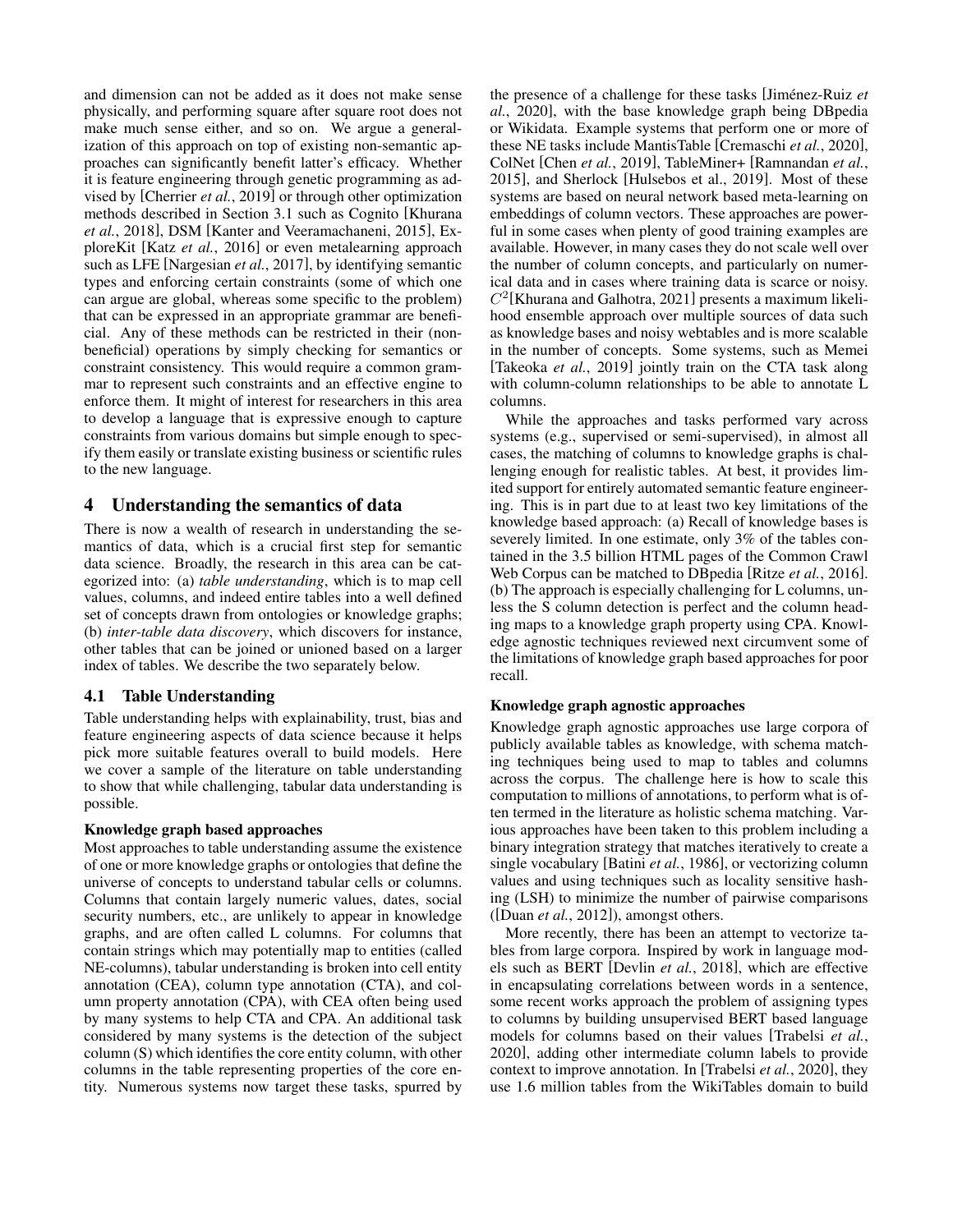the model. This approach of using a corpus as a reference knowledge base is clearly attractive because it can greatly alleviate the recall problem of knowledge graphs. The availability of large table corpora such as those gathered from the web<sup>[6](#page-4-3)</sup>, Viznet<sup>[7](#page-4-4)</sup>, Data.gov<sup>[8](#page-4-5)</sup> make this approach promising and feasible.

### 4.2 Inter-table discovery

While features can often be constructed based on a single table, it is more common in data science that the scientist joins or unions data across tables to compute a model. Table similarity detection targets this space of data wrangling. Table similarity detection based on a number of metrics such as the number of matching rows, number of matching columns, the amount of information gained by possibly combining related tables, etc., are used by systems such as Juneau to increase the number of possible features for feature engineering [\[Zhang](#page-7-20) [and Ives, 2020\]](#page-7-20). The problem of finding interesting joins in a data lake is addressed by JOSIE, which performs an efficient top-k overlapping set similarity search over millions of tables [Zhu *et al.*[, 2019\]](#page-7-21). Joinable tables are ranked by the size of overlap to a queried key column. JOSIE works on equi-joins. PEXESO [Dong *et al.*[, 2021\]](#page-6-21) performs joins on columns with string values using word embeddings, because joinable columns often have slight mismatches in the string representation. PEXESO is also evaluated for data enrichment; the system shows 1.9% higher micro-F1 score and 10% lower mean squared error on machine learning tasks. KAFE [\[Galhotra](#page-6-12) *et al.*, 2019] and S3D [\[Galhotra and Khu](#page-6-13)[rana, 2020\]](#page-6-13) create effective joins and unions with knowledge graphs and tables large data lakes by identifying semantic concepts of the given data with those of the database table columns.

## 5 Semantic Data Science through Mining

Assuming we have the technologies to find useful sources of data to model a target variable, automated feature engineering still requires the mining of formulas that allow us to construct meaningful features for a given target, as illustrated in the BMI, CFR or loan examples. We describe two areas for such mining - one from code, and another from text.

#### <span id="page-4-0"></span>5.1 Data science through mining code

Recent work has targeted mining code repositories to help the data scientist. Wranglesearch<sup>[9](#page-4-6)</sup> is a system that mines Kaggle notebooks using dynamic analysis to extract functions and expressions that may help with data wrangling, and is perhaps the most relevant work for automated feature engineering. Others target the larger data science development space. [\[Merrill](#page-7-22) *et al.*, 2021] for instance mines Kaggle notebooks and scripts to find what they call decision points, where alternative models or parameters might be considered, and provide the data science users with these alternatives, so that they might build more robust models. SOAR [Ni *[et al.](#page-7-23)*, [2021\]](#page-7-23) uses embedding techniques on the documentation of API calls combined with programming by example type approaches to suggest refactoring of data science code from one API to another (e.g. from tensorflow to PyTorch).

#### <span id="page-4-1"></span>5.2 Mining expressions from text

Vast amounts of domain knowledge useful for data science is buried in text as well. There has been work that targets the extraction of topics for mathematical equations [\[Yasunaga and](#page-7-24) [Lafferty, 2019\]](#page-7-24) by building joint neural models for the textual context around the equation along with the equation itself. In a data science context, it would be more useful for searching relevant expressions to surface to a data scientist, or to extract features if the terms of the equation can be mapped to columns successfully. [\[Greiner-Petter](#page-6-22) *et al.*, 2020] describe the use of modified information retrieval techniques on an extracted database of several million equations; they, for instance, find equations associated with *Jacobi Polynomial*, or complete equations. Once again, from a data science perspective, [\[Greiner-Petter](#page-6-22) *et al.*, 2020] connect equations to textual topics, but its utility in an entirely automated feature engineering mechanism is still an open question.

A related area of work is with respect to mining causal relationships from text; causality often determines which features may be semantically meaningful to model a target variable. Work related to automated causal extraction from text is rich (e.g., [\[Li and Mao, 2019\]](#page-7-25), [\[Hassanzadeh](#page-6-23) *et al.*, 2019]). Extraction of such information from notebooks and domain specific corpora could help with feature selection.

## <span id="page-4-2"></span>6 Down-Stream Impact within Data Science

Data Scientists spend a majority of their time on data preparation, including discovery, visualization, engineering, and cleaning [\[Anaconda, 2020\]](#page-5-2). The goal of such data wrangling extends beyond data transformation for the purpose of meeting the requirements for consumption by learning algorithms. The common assumption is that the better the data is prepared, the more successful and trustworthy is the resulting model at the end of the Data Science workflow. In the previous sections, we discussed the impact of semantics on automated data engineering; now we highlight how semantics influences the down-stream processes, including modelbuilding and evaluation, trust, and explainability.

#### 6.1 Model Building and Evaluation

If the features in the input data are appropriately annotated with their corresponding concepts and relationships to other features, a model may leverage this information in multiple ways. For instance, in a neural network, features may be explicitly separated by disconnecting the relevant nodes if they do not share any semantic relationship. Moreover, feature selection can use this information to prevent irrelevant and random features or spurious correlations that are often found (e.g., a high correlation between milk consumption and num-ber of suicides<sup>[10](#page-4-7)</sup>) in data, to be used to build a model.

Semantics can also be used to point out potential shortcomings in the building, evaluation, and monitoring of a machine

<span id="page-4-3"></span><sup>6</sup> <http://webdatacommons.org/webtables/>

<span id="page-4-4"></span><sup>&</sup>lt;sup>7</sup> <https://github.com/mitmedialab/viznet> <sup>8</sup> <https://www.data.gov/>

<span id="page-4-6"></span><sup>&</sup>lt;sup>9</sup> <https://www.josecambronero.com/pdf/wranglesearch-draft.pdf>

<span id="page-4-7"></span><span id="page-4-5"></span><sup>10</sup> https://www.tylervigen.com/spurious-correlations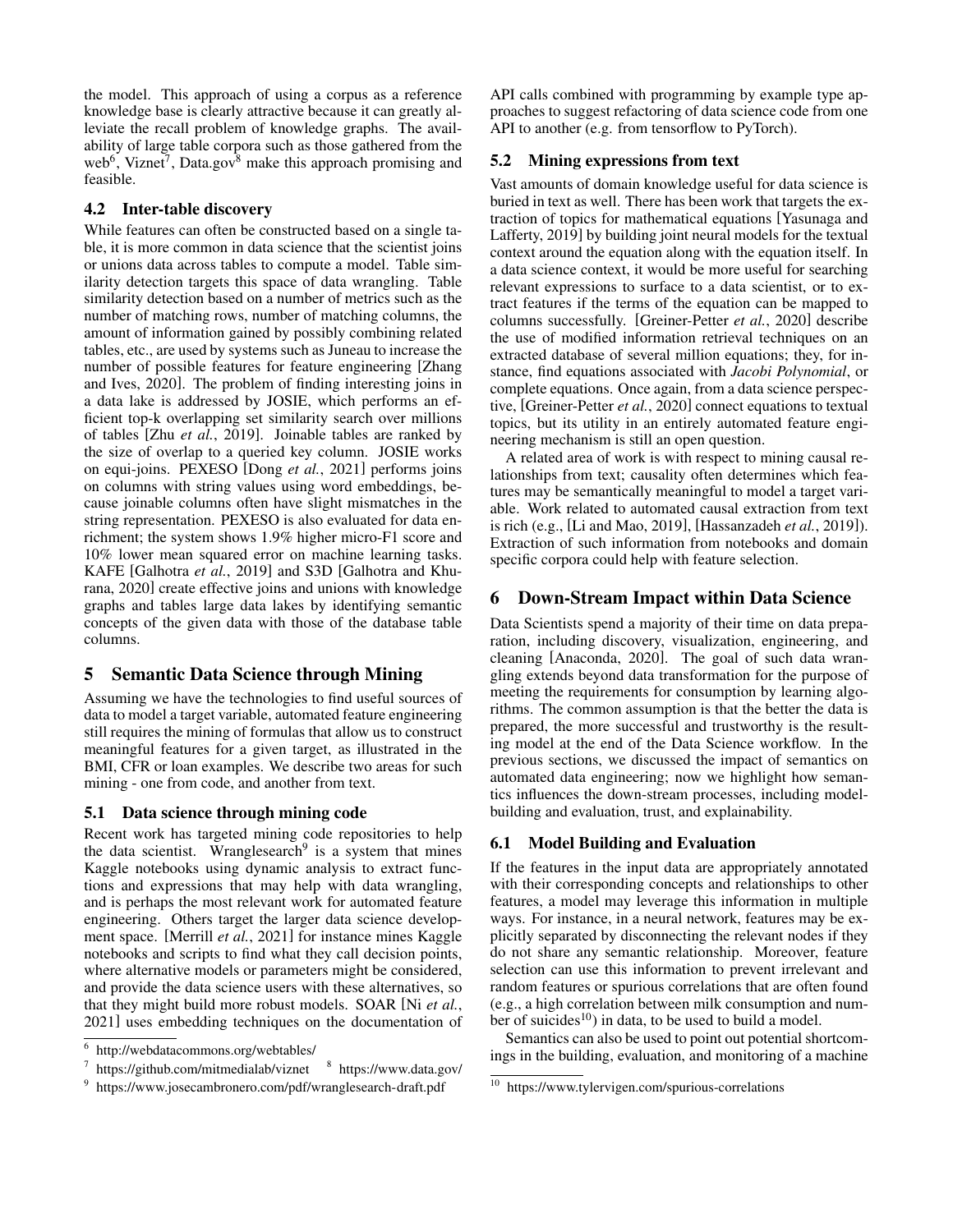learning model. Humans can infer "data leakage" through semantic interpretation of features. For instance, pregnancy status, the presence of ovarian cancer, or skin tone as a feature are very strong predictors of variables such as gender or race. When data is appropriately annotated with latent features of gender or race, it can be accordingly evaluated – for instance, stratified by the latent features. In addition, when the machine can "understand" the meaning of the target variable, it can try to discover latent features in the data and if possible, reveal them to the user, and also suggest an evaluation scheme. Of course, this may not prevent cases where statistical patterns predict specific features with astonishing accuracy, but humans cannot (e.g., medical chest X-rays predicting race [\[Banerjee et al., 2021\]](#page-5-3)). Nevertheless, AI-based semantics can uncover what humans quickly infer. AI could be used to extract purely statistical relations as researchers express them in text [\[Banerjee et al., 2021\]](#page-5-3), and include them into a machine interpretable form such that an automated system for data science can use it.

## 6.2 Trust and Bias

Protected attributes in data such as gender, age, and race are often used implicitly. For now, all trust-based or bias detection approaches need explicit labeling of protected features by the user. They can be fairly effective but are purely statistical methods (e.g., [\[Mehrabi](#page-7-26) *et al.*, 2021b]). Consider the following example: in court systems, ML is used to predict if an undertrial will be a repeating offender. Even though race is not a direct input feature, a learning algorithm can derive race implicitly based on where someone lives – which is inappropriate. As mentioned earlier, once data is semantically annotated – either manually or automatically – AI can leverage this information to help data scientists with such challenges. Assuming automatically semantically annotated data and a list of protected attributes such as race, gender, or age, it is possible to discover the existence of a potential relationship to a protected attribute by resorting to semantic techniques such as determining relationships through knowledge graphs. In this sense, semantics also extend the reach of existing trust algorithms by automatically indicating when and how to employ them.

## 6.3 Explainability and Transparency

Explainability is an essential aspect of models in data science [\[Burkart and Huber, 2021\]](#page-6-24). Semantically driven automation can provide a human understandable explanation on how new features were derived such as in Figure [1.](#page-0-2) This is in contrast to most features learned in neural networks where considerable effort goes in reverse-engineering semantics [\[Hernandez](#page-6-25) *et al.*, 2022]. We note that semantic annotation does not mean that the machine actually understands the concepts, and it can even make semantically wrong choices. However, such errors would be easily verifiable by a user instead of altogether recovering meaning from models such as boosted tree or neural network. Even though the feature derivation examples presented here are somewhat simple, they already go beyond what state-of-the art AutoML can achieve. We believe that it is a good starting point for understanding more about the data and the model. Insights such as the general understanding of the given data and its connections to other data sources could be related to it can now be automated to a reasonable extent. For instance, a relatively straightforward approach of submitting a set of concepts from a given data to a search engine and some automated analysis of the returned documents (such as word clouds) can reveal the broader context of a dataset. This can be further leveraged by the analytics or data discovery programs.

Equipping a data science automation program itself with data semantics can make the entire data science workflow considerably more transparent and explainable. This not only includes the ML pipeline related properties like why some data was included or excluded, and how and why it got transformed; it also sheds light on the data science workflow itself in terms of the chosen evaluation scheme and how the pipeline was constructed.

## 6.4 Human-Computer Interaction

While effective human-computer interaction is important for AutoML by itself (e.g.  $H2O<sup>11</sup>$  $H2O<sup>11</sup>$  $H2O<sup>11</sup>$ , DataRobot<sup>[12](#page-5-5)</sup>), it is particularly relevant for the case of semantically driven automation. Current state-of-the-art systems are not capable of determining all concepts and relationships on data accurately and reliably. However, a system that a user can control and guide with the help of limited automation, can become a very effective tool for Data Scientist and Data Engineers. We have witnessed this trend in other aspects of automation in machine learning as well [Wang *et al.*[, 2021\]](#page-7-27).

# 7 Conclusion

Data semantics is at the heart of data science. Conventionally, the modeling process has relied on data scientists' or domain experts' ability to detect semantics in given data, and connect them with external data or knowledge of the world. With a recent push for automation of the data science process itself, many aspects are being successfully automated. In this paper, we reviewed a broad range of approaches on how to discover and to leverage semantics to help with the same. At present, we lack the capability for general purpose common-sense reasoning or deep domain understanding. However, we show that even limited machine-consumable semantics can enable AI driven automation of understanding-based data science.

## **References**

- <span id="page-5-2"></span>[Anaconda, 2020] Anaconda. The State of Data Science 2020 Moving from hype toward maturity. [https://www.](https://www.anaconda.com/state-of-data-science-2020) [anaconda.com/state-of-data-science-2020,](https://www.anaconda.com/state-of-data-science-2020) 2020.
- <span id="page-5-3"></span>[Banerjee et al., 2021] Imon Banerjee et al. Reading Race: AI Recognises Patient's Racial Identity In Medical Images. CVPR, 2021.
- <span id="page-5-1"></span>[Batini et al., 1986] C. Batini, M. Lenzerini, and S. B. Navathe. A comparative analysis of methodologies for database schema integration. *ACM Comput. Surv.*, 1986.
- <span id="page-5-0"></span>[Baudart *et al.*, 2020] Guillaume Baudart, Peter D. Kirchner, Martin Hirzel, and Kiran Kate. Mining documentation to

<span id="page-5-5"></span><span id="page-5-4"></span><sup>11</sup> H2O:<https://h2o.ai> <sup>12</sup> DataRobot:<https://datarobot.com>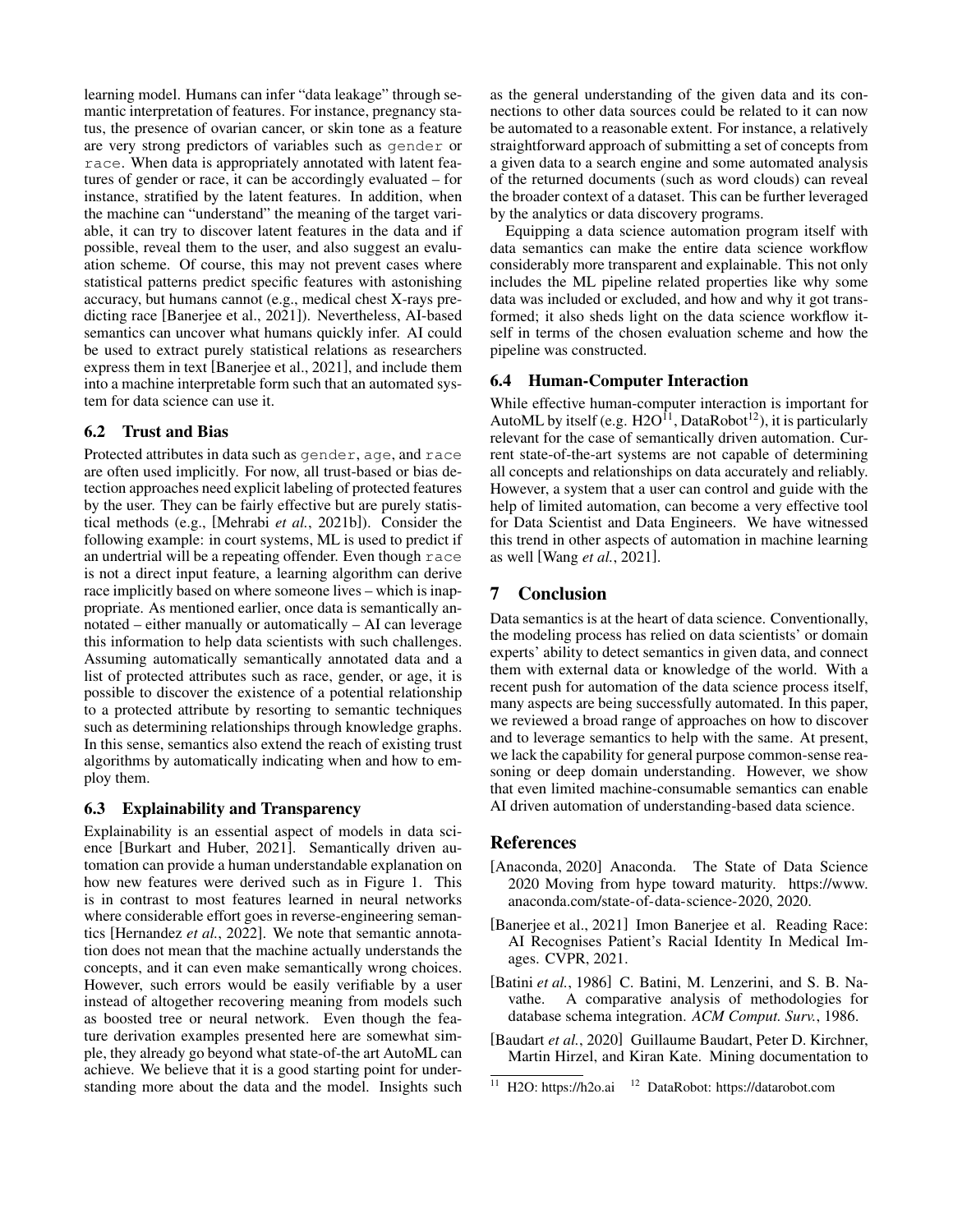extract hyperparameter schemas. *CoRR*, abs/2006.16984, 2020.

- <span id="page-6-4"></span>[Bhowan *et al.*, 2013] Urvesh Bhowan, Mark Johnston, Mengjie Zhang, and Xin Yao. Evolving diverse ensembles using genetic programming for classification with unbalanced data. *Trans. Evol. Comp*, 17(3), 2013.
- <span id="page-6-24"></span>[Burkart and Huber, 2021] Nadia Burkart and Marco Huber. A survey on the explainability of supervised machine learning. *Journal of Artificial Intelligence Research*, 2021.
- <span id="page-6-3"></span>[Caruana *et al.*, 2004] Rich Caruana, Alexandru Niculescu-Mizil, Geoff Crew, and Alex Ksikes. Ensemble selection from libraries of models. In *ICML*, 2004.
- <span id="page-6-17"></span>[Chen *et al.*, 2019] J. Chen, E. Jimenez-Ruiz, I. Horrocks, and C. Sutton. Colnet: Embedding the semantics of web tables for column type prediction. *Proceedings of the Thirty-Third AAAI Conference on Artificial Intelligence*, 33:29–36, July 2019.
- <span id="page-6-14"></span>[Cherrier et al., 2019] Noëlie Cherrier, Jean-Philippe Poli, Maxime Defurne, and Franck Sabatié. Consistent feature construction with constrained genetic programming for experimental physics. In *2019 IEEE Congress on Evolutionary Computation (CEC)*, pages 1650–1658, 2019.
- <span id="page-6-16"></span>[Cremaschi *et al.*, 2020] Marco Cremaschi, Flavio De Paoli, Anisa Rula, and Blerina Spahiu. A fully automated approach to a complete semantic table interpretation. *Future Gener. Comput. Syst.*, 112:478–500, 2020.
- <span id="page-6-20"></span>[Devlin *et al.*, 2018] Jacob Devlin, Ming-Wei Chang, Kenton Lee, and Kristina Toutanova. Bert: Pre-training of deep bidirectional transformers for language understanding. *arXiv preprint arXiv:1810.04805*, 2018.
- <span id="page-6-21"></span>[Dong *et al.*, 2021] Yuyang Dong, Kunihiro Takeoka, Chuan Xiao, and M. Oyamada. Efficient joinable table discovery in data lakes: A high-dimensional similarity-based approach. *IEEE ICDE*, pages 456–467, 2021.
- <span id="page-6-7"></span>[Dor and Reich, 2012] Ofer Dor and Yoram Reich. Strengthening Learning Algorithms by Feature Discovery. *Information Sciences*, 189:176–190, 2012.
- <span id="page-6-10"></span>[Drori *et al.*, 2018] Iddo Drori, Yamuna Krishnamurthy, Remi Rampin, Raoni de Paula Lourenco, Jorge Piazentin Ono, Kyunghyun Cho, Claudio Silva, and Juliana Freire. AlphaD3M. *International Workshop on Automatic Machine Learning*, 2018.
- <span id="page-6-19"></span>[Duan *et al.*, 2012] Songyun Duan, Achille Fokoue, Oktie Hassanzadeh, Anastasios Kementsietsidis, Kavitha Srinivas, and Michael J. Ward. Instance-based matching of large ontologies using locality-sensitive hashing. In *ISWC*, pages 49–64, 2012.
- <span id="page-6-1"></span>[Feurer et al., 2015] Matthias Feurer, Aaron Klein, Jost Eggensperger, Katharina Springenberg, Manuel Blum, and Frank Hutter. Efficient and robust automated machine learning. In *NIPS*, pages 2962–2970, 2015.
- <span id="page-6-11"></span>[Friedman and Markovitch, 2018] L Friedman and S Markovitch. Recursive feature generation for knowledge-based learning. *arXiv preprint arXiv:1802.00050*, 2018.
- <span id="page-6-9"></span>[Fusi *et al.*, 2018] Nicolo Fusi, Rishit Sheth, and Melih Elibol. Probabilistic matrix factorization for automated machine learning. In *NIPS*, pages 3352–3361, 2018.
- <span id="page-6-13"></span>[Galhotra and Khurana, 2020] Sainyam Galhotra and Udayan Khurana. Semantic search over structured data. In *ACM CIKM*, page 3381–3384, 2020.
- <span id="page-6-12"></span>[Galhotra *et al.*, 2019] Sainyam Galhotra, Udayan Khurana, Oktie Hassanzadeh, Kavitha Srinivas, Horst Samulowitz, and Miao Qi. Automated feature enhancement for predictive modeling using external knowledge. In *IEEE ICDM*, pages 1094–1097, 2019.
- <span id="page-6-22"></span>[Greiner-Petter et al., 2020] André Greiner-Petter, Moritz Schubotz, Fabian Müller, Corinna Breitinger, Howard Cohl, Akiko Aizawa, and Bela Gipp. *Discovering Mathematical Objects of Interest—A Study of Mathematical Notations*, page 1445–1456. 2020.
- <span id="page-6-23"></span>[Hassanzadeh *et al.*, 2019] Oktie Hassanzadeh, Debarun Bhattacharjya, Mark Feblowitz, Kavitha Srinivas, Michael Perrone, Shirin Sohrabi, and Michael Katz. Answering binary causal questions through large-scale text mining: An evaluation using cause-effect pairs from human experts. In *IJCAI*, pages 5003–5009, 2019.
- <span id="page-6-5"></span>[He *et al.*, 2021] Xin He, Kaiyong Zhao, and Xiaowen Chu. Automl: A survey of the state-of-the-art. *Knowledge-Based Systems*, 212:106622, 2021.
- <span id="page-6-25"></span>[Hernandez *et al.*, 2022] Evan Hernandez, Sarah Schwettmann, David Bau, Teona Bagashvili, Antonio Torralba, and Jacob Andreas. Natural language descriptions of deep features. In *ICLR*, 2022.
- <span id="page-6-18"></span>[Hulsebos et al., 2019] Madelon Hulsebos et al. Sherlock: A deep learning approach to semantic data type detection. In *ACM SIGKDD*, page 1500–1508, 2019.
- <span id="page-6-2"></span>[Hutter *et al.*, 2011] Frank Hutter, Holger H. Hoos, and Kevin Leyton-Brown. Sequential model-based optimization for general algorithm configuration. In *Proceedings of the 5th International Conference on Learning and Intelligent Optimization*, pages 507–523, 2011.
- <span id="page-6-15"></span>[Jiménez-Ruiz et al., 2020] Ernesto Jiménez-Ruiz, Oktie Hassanzadeh, Vasilis Efthymiou, Jiaoyan Chen, and Kavitha Srinivas. Semtab 2019: Resources to benchmark tabular data to knowledge graph matching systems. In *The Semantic Web*, pages 514–530, 2020.
- <span id="page-6-6"></span>[Kanter and Veeramachaneni, 2015] James Max Kanter and Kalyan Veeramachaneni. Deep feature synthesis: Towards automating data science endeavors. In *IEEE International Conference on Data Science and Advanced Analytics*, pages 1–10, 2015.
- <span id="page-6-8"></span>[Katz *et al.*, 2016] Gilad Katz, Eui Chul, Richard Shin, and Dawn Song. ExploreKit: Automatic Feature Generation and Selection. In *IEEE ICDM*, pages 979–984, 2016.
- <span id="page-6-0"></span>[Khurana and Galhotra, 2021] Udayan Khurana and Sainyam Galhotra. Semantic annotation for tabular data. *ACM CIKM*, 2021.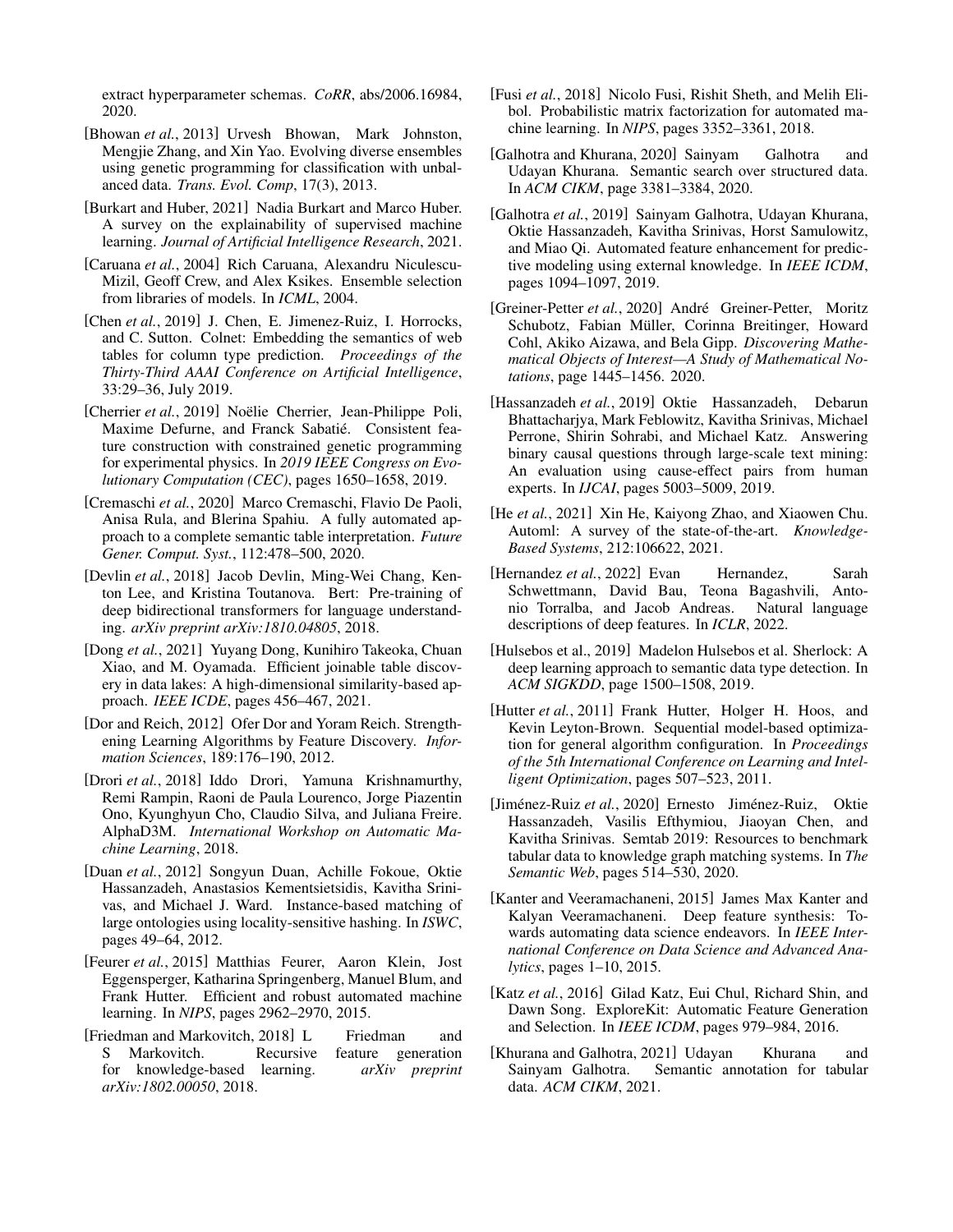- <span id="page-7-5"></span>[Khurana and Samulowitz, 2020] Udayan Khurana and Horst Samulowitz. Autonomous predictive modeling via reinforcement learning. In *ACM CIKM*, 2020.
- <span id="page-7-13"></span>[Khurana *et al.*, 2016] Udayan Khurana, Deepak Turaga, Horst Samulowitz, and Srinivasan Parthasarathy. Cognito: Automated feature engineering for supervised learning. In *IEEE ICDM*, pages 1304–1307, 2016.
- <span id="page-7-12"></span>[Khurana *et al.*, 2018] Udayan Khurana, Horst Samulowitz, and Deepak Turaga. Feature engineering for predictive modeling using reinforcement learning. In *AAAI*, 2018.
- <span id="page-7-0"></span>[Khurana, 2018] U Khurana. Transformation-based feature engineering in supervised learning: Strategies toward automation. In *Feature Engineering for Machine Learning and Data Analytics*. 2018.
- <span id="page-7-3"></span>[Kotthoff *et al.*, 2017] Lars Kotthoff, Chris Thornton, Holger H. Hoos, Frank Hutter, and Kevin Leyton-Brown. Auto-weka 2.0: Automatic model selection and hyperparameter optimization in weka. *J. Mach. Learn. Res.*, 18(1):826–830, January 2017.
- <span id="page-7-8"></span>[Krishnan and Wu, 2019] Sanjay Krishnan and Eugene Wu. Alphaclean: Automatic generation of data cleaning pipelines. *arXiv preprint arXiv:1904.11827*, 2019.
- <span id="page-7-25"></span>[Li and Mao, 2019] Pengfei Li and Kezhi Mao. Knowledgeoriented convolutional neural network for causal relation extraction from natural language texts. *Expert Systems with Applications*, 115:512–523, 2019.
- <span id="page-7-9"></span>[Markovitch and Rosenstein, 2002] Shaul Markovitch and Dan Rosenstein. Feature Generation using General Constructor Functions. *Machine Learning*, 2002.
- <span id="page-7-1"></span>[Mehrabi *et al.*, 2021a] Ninareh Mehrabi, Fred Morstatter, Nripsuta Saxena, Kristina Lerman, and Aram Galstyan. A survey on bias and fairness in machine learning. *ACM Computing Surveys (CSUR)*, 54(6):1–35, 2021.
- <span id="page-7-26"></span>[Mehrabi *et al.*, 2021b] Ninareh Mehrabi, Fred Morstatter, Nripsuta Saxena, Kristina Lerman, and Aram Galstyan. A survey on bias and fairness in machine learning. *ACM Comput. Surv.*, 54(6), jul 2021.
- <span id="page-7-22"></span>[Merrill *et al.*, 2021] Mike A. Merrill, Ge Zhang, and Tim Althoff. *MULTIVERSE: Mining Collective Data Science Knowledge from Code on the Web to Suggest Alternative Analysis Approaches*, page 1212–1222. 2021.
- <span id="page-7-10"></span>[Nargesian *et al.*, 2017] Fatemeh Nargesian, Horst Samulowitz, Udayan Khurana, Elias B. Khalil, and Deepak Turaga. Learning feature engineering for classification. In *IJCAI*, pages 2529–2535, 2017.
- <span id="page-7-23"></span>[Ni *et al.*, 2021] Ansong Ni, Daniel Ramos, Aidan Z. H. Yang, Inês Lynce, Vasco Manquinho, Ruben Martins, and Claire Le Goues. Soar: A synthesis approach for data science api refactoring. In *IEEE/ACM International Conference on Software Engineering (ICSE)*, 2021.
- <span id="page-7-4"></span>[Olson and Moore, 2016] Randal S Olson and Jason H Moore. TPOT: A tree-based pipeline optimization tool for automating machine learning. In *Workshop on Automatic Machine Learning*, 2016.
- <span id="page-7-14"></span>[Paulheim and Fümkranz, 2012] H Paulheim and J Fümkranz. Unsupervised generation of data mining features from linked open data. *WIMS*, 2012.
- <span id="page-7-16"></span>[Ramnandan *et al.*, 2015] S.K. Ramnandan, Amol Mittal, Craig A. Knoblock, and Pedro Szekely. Assigning semantic labels to data sources. In *The Semantic Web. Latest Advances and New Domains*, pages 403–417. Springer International Publishing, 2015.
- <span id="page-7-18"></span>[Ritze *et al.*, 2016] Dominique Ritze, Oliver Lehmberg, Yaser Oulabi, and Christian Bizer. Profiling the potential of web tables for augmenting cross-domain knowledge bases. In *WWW*, page 251–261, 2016.
- <span id="page-7-7"></span>[Sabharwal *et al.*, 2016] Ashish Sabharwal, Horst Samulowitz, and Gerald Tesauro. Selecting near-optimal learners via incremental data allocation. In *AAAI*, 2016.
- <span id="page-7-11"></span>[Silver et al., 2017] David Silver et al. Mastering chess and shogi by self-play with a general reinforcement learning algorithm. *ArXiv*, abs/1712.01815, 2017.
- <span id="page-7-15"></span>[Srinivas *et al.*, 2022] Kavitha Srinivas, Takaaki Tateishi, Daniel Karl I Weidele, Udayan Khurana, Horst Samulowitz, Toshihiro Takahashi, Dakuo Wang, and Lisa Amini. Semantic feature discovery with code mining and semantic type detection. In *Proceedings of the AAAI Conference on Artificial Intelligence*, 2022.
- <span id="page-7-17"></span>[Takeoka *et al.*, 2019] Kunihiro Takeoka, Masafumi Oyamada, Shinji Nakadai, and Takeshi Okadome. Meimei: An efficient probabilistic approach for semantically annotating tables. *Proceedings of the AAAI Conference on Artificial Intelligence*, 33(01):281–288, Jul. 2019.
- <span id="page-7-19"></span>[Trabelsi *et al.*, 2020] Mohamed Trabelsi, Jin Cao, and Jeff Heflin. Semantic labeling using a deep contextualized language model, 2020.
- <span id="page-7-2"></span>[Wang *et al.*, 2014] Jia Wang, Zhijun Song, Qian Li, Jun Yu, and Fei Chen. Semantic-based intelligent data clean framework for big data. In *Proceedings 2014 IEEE International Conference on Security, Pattern Analysis, and Cybernetics (SPAC)*, pages 448–453, 2014.
- <span id="page-7-27"></span>[Wang *et al.*, 2021] Dakuo Wang, Q Vera Liao, Yunfeng Zhang, Udayan Khurana, Horst Samulowitz, Soya Park, Michael Muller, and Lisa Amini. How much automation does a data scientist want? *arXiv preprint arXiv:2101.03970*, 2021.
- <span id="page-7-6"></span>[Yang and Shami, 2020] Li Yang and Abdallah Shami. On hyperparameter optimization of machine learning algorithms: Theory and practice. *Neurocomputing*, 415:295– 316, 2020.
- <span id="page-7-24"></span>[Yasunaga and Lafferty, 2019] Michihiro Yasunaga and John D. Lafferty. Topiceq: A joint topic and mathematical equation model for scientific texts. *AAAI*, 33(01):7394–7401, Jul. 2019.
- <span id="page-7-20"></span>[Zhang and Ives, 2020] Yi Zhang and Zachary G. Ives. Finding related tables in data lakes for interactive data science. In *ACM SIGMOD*, page 1951–1966, 2020.
- <span id="page-7-21"></span>[Zhu *et al.*, 2019] Erkang Zhu, Dong Deng, Fatemeh Nargesian, and Renée J. Miller. Josie: Overlap set similarity